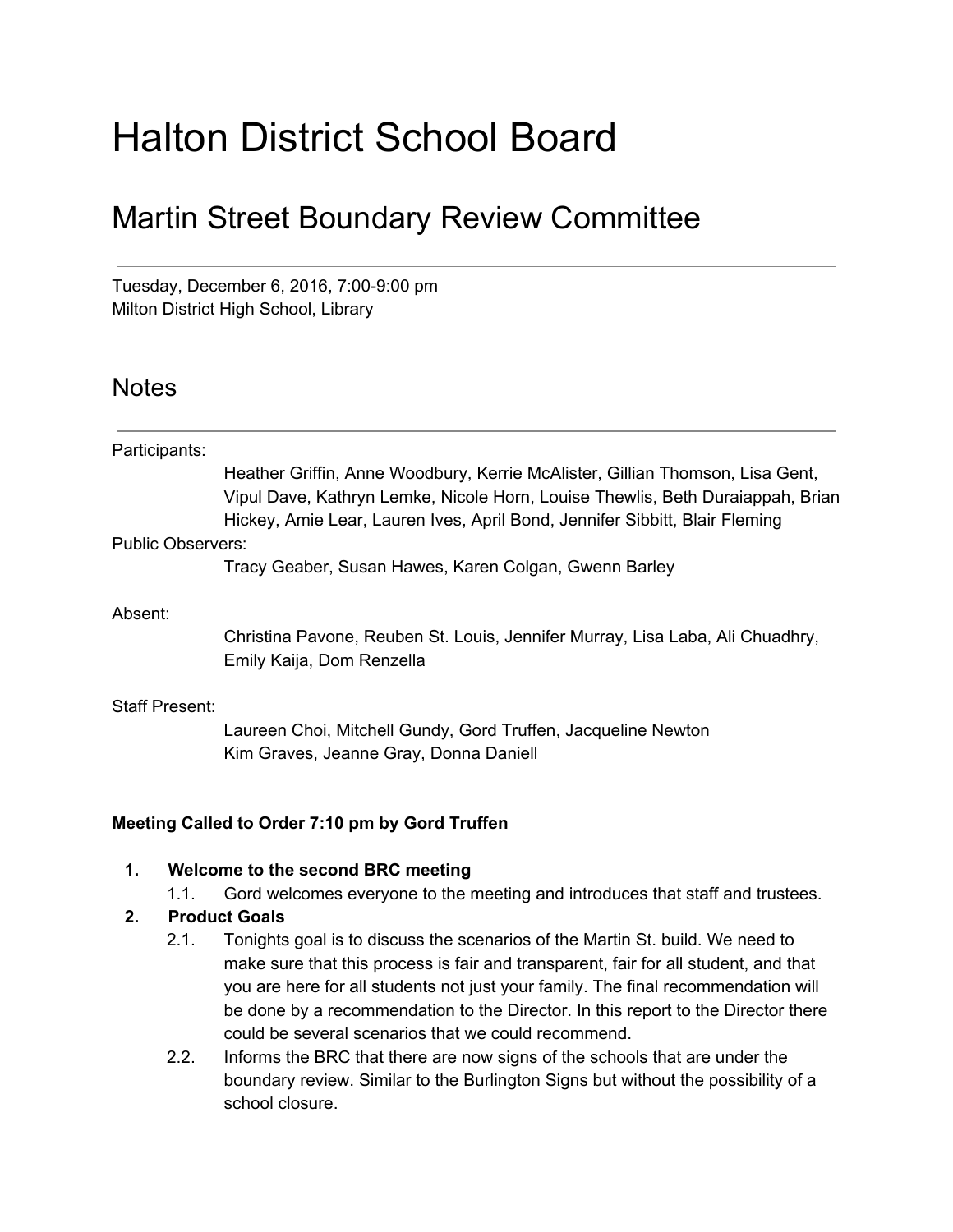#### **3. Transportation**

- 3.1. Questions around transportation came up at the last meeting. There is a transportation policy. Gord discusses the transportation policy and the distances that students are bussed.
	- 1.6km and further for elementary and 3.2km and further for secondary.

## **4. Grandparenting**

4.1. May or may not come into play when talking about the scenarios. Grandparenting is used when kids are being moved around a lot. The School Board may grandparent a student until they complete their grade, transportation is still included, and siblings would be be directed to the designated school. Students that prefer not to be grandparented can apply for optional attendance if they do not want to go to the grandparented school.

#### **5. What can be done at this meeting?**

- 5.1. What scenarios do you feel have a promise?
- 5.2. What scenarios do you feel better with?
- 5.3. What scenarios can you not live with?
- 5.4. What scenarios can you live with?
- 5.5. What did we miss?
- 5.6. Next meeting we will be doing a dot matrix
- 5.7. The public is here because they saw some of the scenarios
- 5.8. The member are asked to not sit with someone from the same school.

**Question:** Why was the area with the "dip" selected?

**Answer:** It made the most sense with the geography, and it alleviates pressures at Escarpment View.

**Question:** How do we get BRC scenarios to planning?

**Answer:** Email Gord then he'll contact planning

**Question:** Is it possible to change the grades around?

**Answer:** We have yet to talk to the director about that.

**Question:** Are any schools closing?

**Answer:** No.

**Question:** Could J M Denyes buss later grades?

**Answer:** It doesn't have the capacity/accommodation/specialty rooms for those grades.

**Question:** For J M Denyes, what students would they consider grandparenting?

**Answer:** Grade 7 of that year would move. Only the new kids would go to W I Dick Middle School.

**Question:** Should we limit the number of students going into martin street?

**Answer:** Knowing the capacity of those kids. Martin street will have room for the next few years.

**Question:** In the scenarios, is the change to grade 2 French Immersion start reflected? **Answer:** Yes.

**Question:** Is there a plan for a review for the French Immersion next year?

**Answer:** No, but there will be one in the community when the new school is built.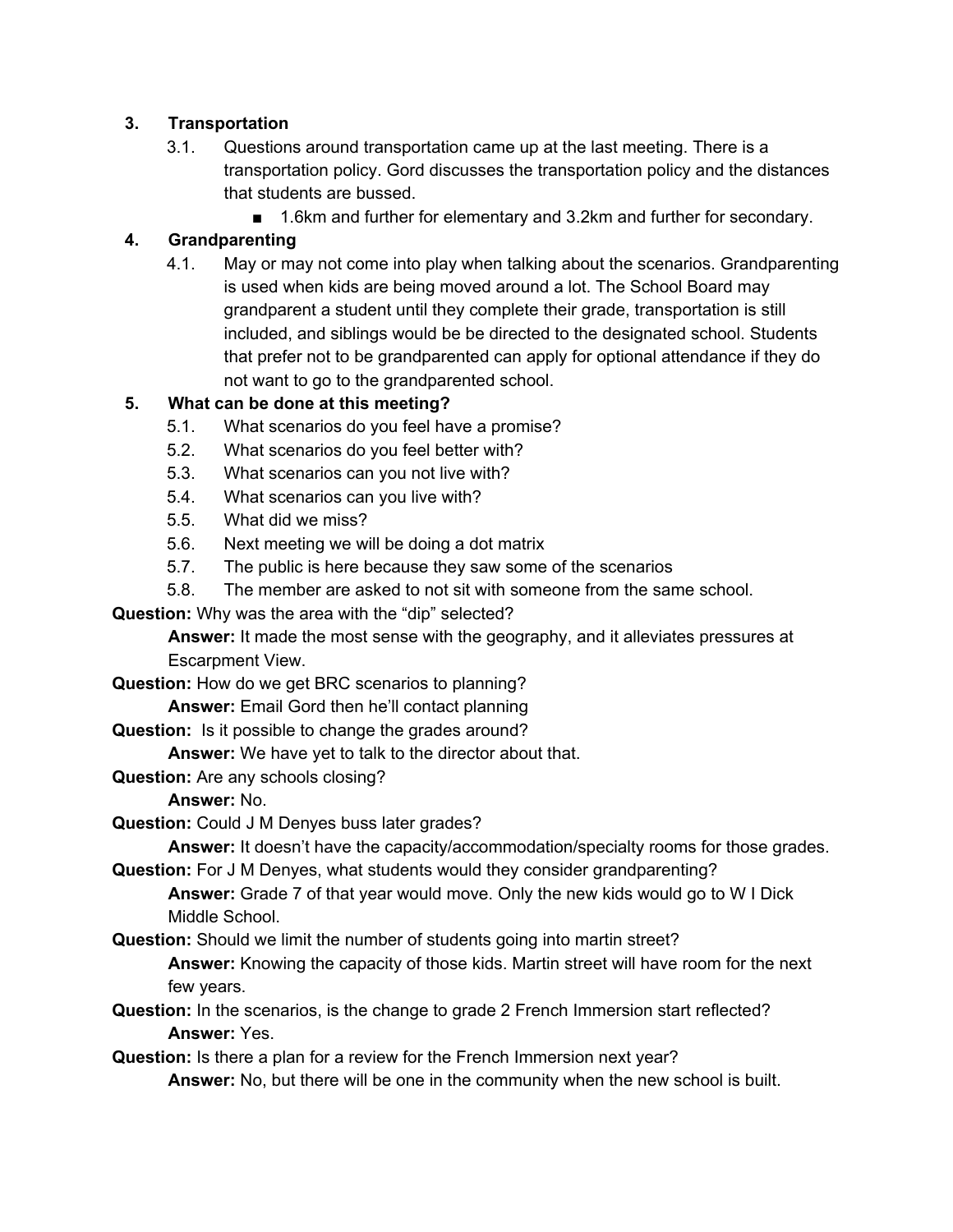#### 6. **Laureen & Binder Pages**

- 6.1. Laureen presents the new pages and informs the BRC what each of them are and what they show. There are 12 schools and there are 12 maps.
- 6.2. She then discusses the non-transportation maps and how they are labeled. The transportation maps are using October 31 numbers so there might be new students but not many.
- 6.3. She then introduces the bussing eligibility page and numbers. Along with the Glossary that has terms that are used in the meeting and on paper, the members are encouraged to add to these definitions by contacting us. Next is the grade breakdowns that show each school and the numbers there.
- 6.4. As requested areas within the scenarios have been blown up and printed with aerial photos for reference.
- 6.5. On the 11x17 papers there are new scenarios with tweaked numbers, the members are told to throw out the old scenarios as new ones with updated numbers are provided. In addition there is a new summary called the impact summary, it describes all the changes in scenarios 1-7.

#### **6.6. Scenario 7**

- 6.7. A new scenario was created from last meetings comments. Marin st boundary does not change. W I Dick Middle School will be taking kids from J M Denyes, Escarpment View isn't touched other than the French Immersion at Escarpment View moves.
- **Question:** Do we concern ourselves with the logistics? (busses and traffic that could increase) **Answer:** No, Jacqueline responds; Boyne requested to parents saying to stop driving their kids to the school. How do we change the mindset of parents to stop driving their kids to school when they could walk or buss? people say they want a "walk to school" but in reality they still drive.

**Question:** Scenario 7 shows W I Dick Middle School but the wording has it labeled as Sam Sherratt.

**Answer:** Follow the map.

#### **7. Matrix and Scenarios**

7.1. The BRC gets into groups and use their matrix to evaluate the scenarios. Gord goes over how to use the matrix and what to look for when evaluating the scenarios. Laureen, the Trustees and the Superintendent walk around to each of the groups to answer the questions that the groups and individuals may have.

#### **8. After Group Discussion**

- 8.1. Gord asks what people like?
	- Each group responds with scenario 7 being the best choice.
	- One concern is with the English program at Martin Street, "There are not enough people going to that school (Martin Street)"
	- Another Concern is underutilization at Robert Baldwin and J M Denyes.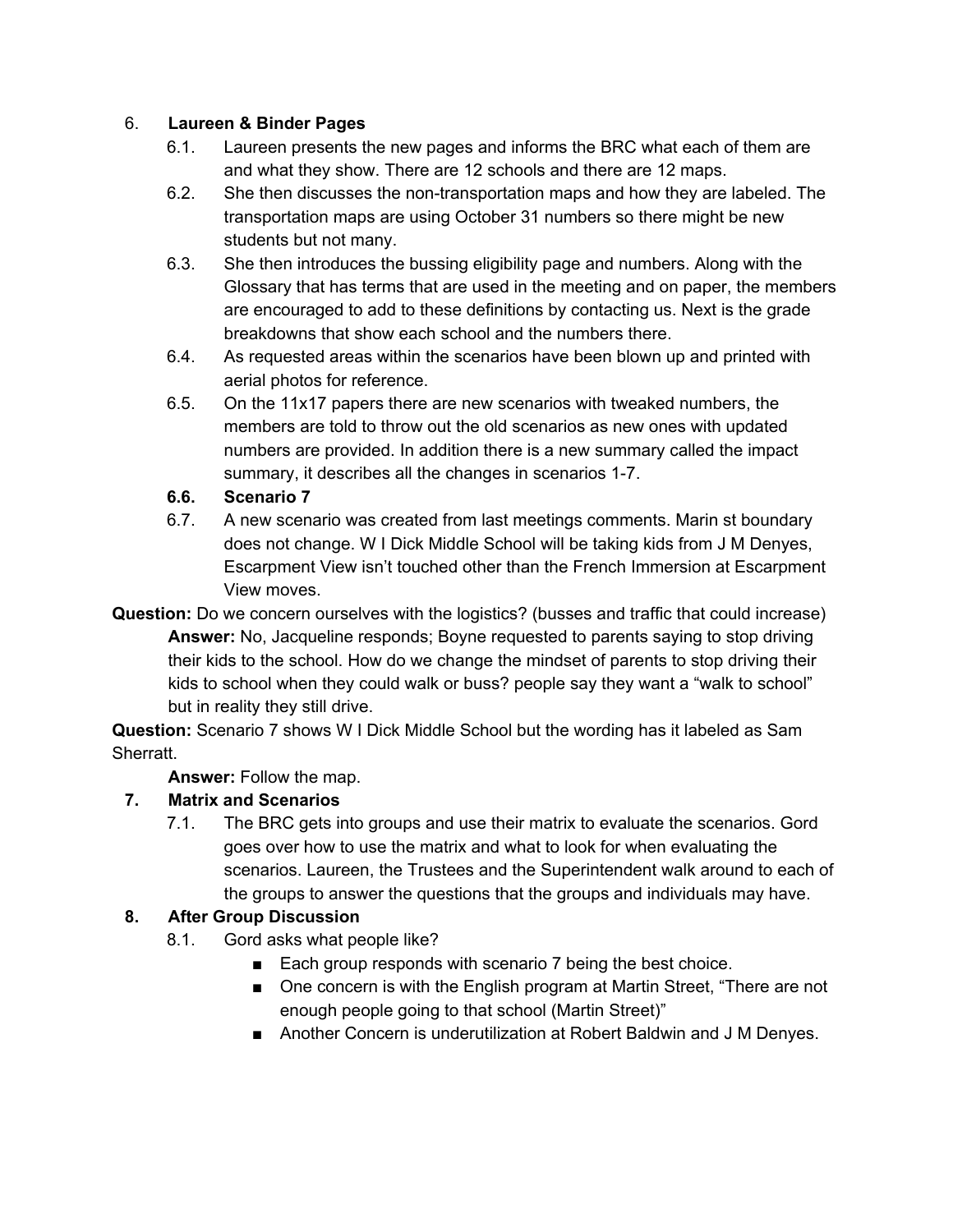**Question:** Shouldn't we be including projections from Boyne?

**Answer:** Boyne is not part of the boundary review. We will be doing this in a year from now for a new school in Milton. We can't project Boyne's boundary but we can guess that we will be looking at some of the same schools, but that is not clear at this time.

**Question:** So I have to go back to my school and say that we will be part of another boundary review next year?

**Answer:** We won't be talking kids away from Anne J. MacArthur, and we won't be looking to add kid to Boyne.

## **9. Variations on Scenario 7 From Each Group**

- 9.1. Group 1
	- For JK-6 have Martin Street dual track.
	- The Current grade sixes stay where they are.
	- Grades 7-8 stay at Anne J. MacArthur
	- Have French Immersion 2-6
	- There are concerns with the English attrition rate in French Immersion
	- By moving to grade 2 French Immersion HDSB might have to go back to the French Program and rework it.
	- HDSB have not polled the interest in the grade 2 French.
- 9.2. Group 2
	- Scenario 7 doesn't solve the Englsih problems from the "nob" on the South boundary.
	- Scenario 7 adds to the numbers of English students at Martin Street.
	- Could have the entire FI program at Escarpment View go to Martin Street.
	- Have neighbourhoods that move together. They don't get to walk anymore but they know peers.
	- Escarpment view pressure goes down naturally.
	- English stream does not have enough kids.
	- Scenario 7 but have Heathwood area French Immersion and English goes to Marin Street up to grade 6.
- 9.3. Group 3
	- Move the triangle?
		- Gord responds with where would they go?
	- Decision on gifted is not the BRC.
	- Gifted could come out of Sam Sherratt? Then they could go to Martin Street?
- 9.4. Group 4
	- Concerns about English at W I Dick Middle School.
	- Possibly changing W I Dick Middle School into French Immersion only school?
		- The only feeder school would be Robert Baldwin and E W Foster.
	- Gord says that as a Board we are trying to avoid single track French Immersion
	- W I Dick Middle School has only 678 in French Immersion